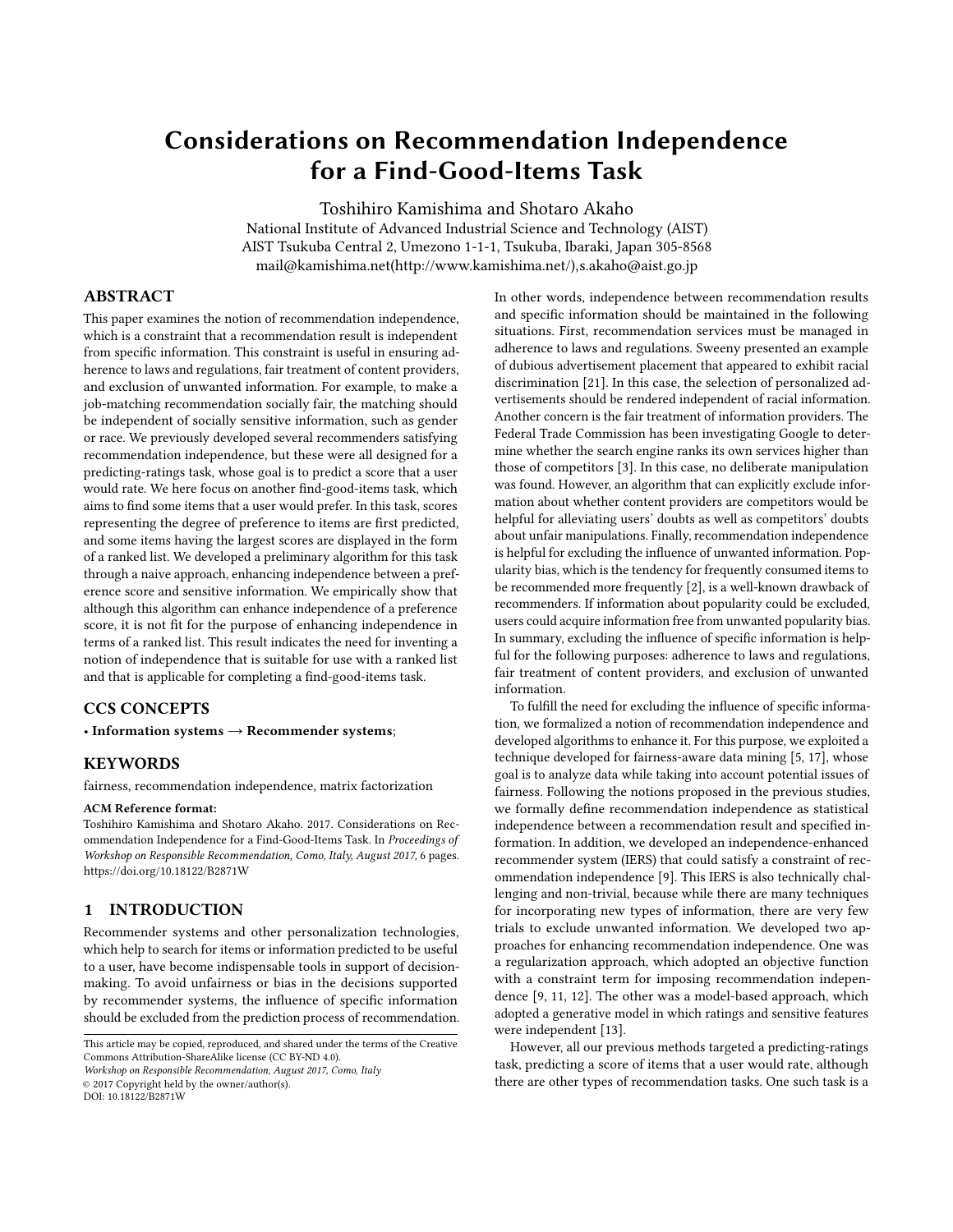Workshop on Responsible Recommendation, August 2017, Como, Italy The Manusculing and S. Akaho

find-good-items task, whose goal is to find some items that a user would prefer [\[4,](#page-5-10) [8\]](#page-5-11). To complete this type of task, a system predicts preference scores, which quantify how strongly a target user prefers items, for every candidate item. These items are then displayed to a target user in the form of a ranked list sorted according to the predicted scores.

In this paper, we investigate recommendation independence for this find-good-items task. In the case of a predicting-ratings task, we enhanced independence between a predicted rating and a sensitive feature. However, in the find-good-items case, the notion of independence between a ranked list and a sensitive feature is unclear. We therefore examine a naive approach, treating independence between a preference score used for ranking items and a sensitive feature. We develop a preliminary recommendation method to enhance this type of independence by a regularization approach. By applying this method, we empirically inspect the independence from a preference score or a ranked list.

Our contributions can be summarized as follows.

- We develop a preliminary recommendation method for a find-good-items task through an approach of enhancing the independence of a preference score from a sensitive feature.
- We empirically show that the independence of a preference score could be enhanced without sacrificing prediction accuracy.
- However, our experimental results reveal that the determination as to whether items are relevant is not always independent from a sensitive feature.

These results lead to the conclusion that we must develop a new notion of recommendation independence fitting for a find-gooditems task.

This paper is organized as follows. In section [2,](#page-1-0) we formalize the concept of recommendation independence and an IERS task. We show our new method for enhancing recommendation independence in section [3.](#page-2-0) Our experimental results are shown in section [4.](#page-2-1) Related work is discussed in section [5,](#page-5-12) and section [6](#page-5-13) concludes our paper.

# <span id="page-1-0"></span>2 RECOMMENDATION INDEPENDENCE

This section describes a formal definition of recommendation independence and an independence-enhanced recommendation task.

#### 2.1 Definition

To formalize recommendation independence, we need to specify a sensitive feature, using the terminology from studies in the fairnessaware data mining literature [\[5,](#page-5-4) [17\]](#page-5-5). We can then attempt to maintain recommendation independence from this sensitive feature, denoted by S. In Sweeny's example of advertisement placement described in section [1,](#page-0-0) racial information corresponds to a sensitive feature. R represents a recommendation result, which is the degree of relevance to a user's preference used for sorting candidate items in this paper. Based on information theory, the statement "information about a sensitive feature is excluded from the prediction process of the recommendation" describes the condition in which mutual information between  $R$  and  $S$  is zero. This condition is equivalent to statistical independence between  $R$  and  $S$ , i.e.,  $Pr[R] = Pr[R|S].$ 

<span id="page-1-1"></span>

Figure 1: Distributions of the predicted preference scores for each sensitive value

To illustrate the effect of enhancing recommendation independence, we show distributions of predicted preference scores in Figure [1.](#page-1-1) The charts in this figure show experimental results for ML1M-Year data using an independence parameter,  $\eta$ =10. The details of the experimental conditions will be shown in section [4.](#page-2-1) Black and gray bars show the distributions of predicted scores for older and newer movies, respectively. In Figure [1\(a\),](#page-1-1) scores are predicted by a standard recommendation algorithm, and older movies are highly rated (see the big gaps between two bars indicated by arrowheads). When recommendation independence is enhanced as in Figure [1\(b\),](#page-1-1) the distributions of scores for older and newer movies become much closer (the large gaps are lessened); that is to say, the predicted ratings are less affected by a sensitive feature.

We here note why a sensitive feature must be specified in the definition of recommendation independence. In brief, a sensitive feature must be selected because it is intrinsically impossible to personalize recommendation results if the results are independent of all features. This is due to the ugly duckling theorem, which asserts the impossibility of classification without weighing certain features as more important than others [\[22\]](#page-5-14). Because recommendation is considered as a task for classifying whether or not items are preferred, certain features inevitably must be weighed. Consequently, it is impossible to enhance independence from all features equally. In the RecSys2011 panel [\[18\]](#page-5-15), a panelist also pointed out that no information is neutral, and thus individuals are always influenced by information biased in some sense.

#### 2.2 Task Formalization

We formalize a recommendation task whose independence is enhanced. We previously targeted a predicting-ratings recommendation task, which predicted a ratings of items given by a user [\[4\]](#page-5-10). In this paper, we concentrate on a find-good-items task, whose goal is to find some items that a user would prefer.  $X \in \{1, \ldots, n\}$ and  $Y \in \{1, \ldots, m\}$  denote random variables for the user and item, respectively.  $x$  and  $y$  are instances of  $X$  and  $Y$ , respectively. We here assume that users explicitly show their preference for items. In a predicting-ratings case,  $R$  denotes a random variable that expresses the rating of an item. To fit our previous algorithms for use with a find-good-items task, we make  $R$  denote whether an item is relevant or irrelevant to a user. When presenting an item  $x$  to a user  $y$ ,  $R=1$  if the item is relevant to the user; otherwise  $R=0$ . To complete an IERS task, we additionally need a sensitive feature, S, from which independence will be enhanced. The domain of S is currently restricted to a binary type, {0, <sup>1</sup>}, for simplicity.

One training datum consists of a user,  $x$ , an item,  $y$ , a sensitive value,  $s$  (an instance of  $S$ ), and relevance information,  $r$ (an instance of R). A training dataset is the set of N data,  $D =$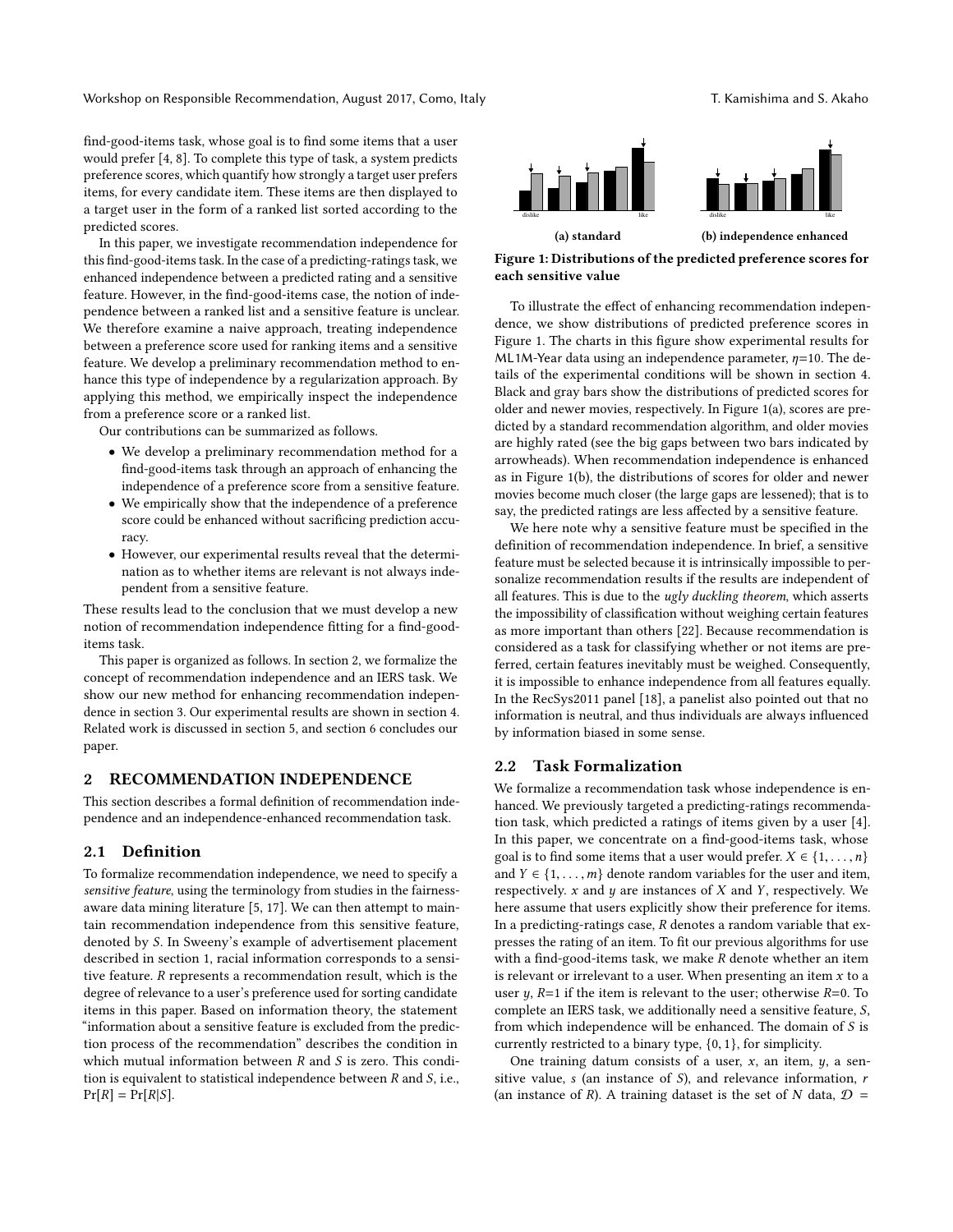Considerations on Recommendation Independence

 $\{(x_i, y_i, s_i, r_i)\}, i = 1, \ldots, N$ . We define  $\mathcal{D}^{(s)}$  as a subset consisting of all data in  $\Omega$  whose sensitive value is s. Given a new datum  $\int f(x,y) \, dy = \int f(x,y) \, dy$  whose sensitive value is s. Given a new datum,<br>(x u c) a preference function  $\hat{f}(x, y, c)$  predicts a preference score  $(x, y, s)$ , a preference function,  $\hat{r}(x, y, s)$ , predicts a preference score of the item  $y$  for the user  $x$ . The aim of an IERS task is to learn this preference function to predict a preference score, indicating the degree of relevance, from a given training dataset under the constraint of recommendation independence. The prediction accuracy generally decreases when an independence constraint is satisfied, due to the loss of usable information. Therefore, it is desirable to satisfy the constraint while sacrificing as little accuracy possible as possible.

# <span id="page-2-0"></span>3 AN IERS FOR A FIND-GOOD-ITEMS TASK

This section shows a logistic probabilistic-matrix-factorization model. We then introduce an independence-enhanced variant of this model by using a technique in [\[11\]](#page-5-7).

#### 3.1 A Logistic Matrix Factorization Model

We first introduce a logistic matrix factorization model for a findgood-items task. In our previous algorithms for a predicting-ratings task, we used a probabilistic matrix factorization (PMF) model [\[14\]](#page-5-16). Unlike the predicting-ratings case, a target preference,  $R$ , can take a value of only 0 or 1 in a find-good-items case. We hence apply a sigmoid function, which is a technique used in [\[19\]](#page-5-17), and obtain a preference function:

<span id="page-2-2"></span>
$$
\hat{r}(x,y) = \text{sig}\big(\mu + b_x + c_y + \mathbf{p}_x^\top \mathbf{q}_y\big),\tag{1}
$$

where  $\mu$ ,  $b_x$ , and  $c_y$  are global, per-user, and per-item bias parameters, respectively, and  $\mathbf{p}_x$  and  $\mathbf{q}_y$  are *K*-dimensional parameter vectors, which represent the cross effects between users and items. sig(a) denotes a sigmoid function,  $1/(1 + \exp(-a))$ . We call this a logistic probabilistic matrix factorization (logistic PMF) model.

# 3.2 An Independence-Enhanced Logistic PMF Model

We then show an independence-enhanced variant of a logistic PMF model. We use a regularization approach, which was originally developed for a fairness-aware classification task [\[10\]](#page-5-18). In this approach, we add an independence term to impose a constraint of recommendation independence. We advocated a simple independence term that was designed to match two means of predicted ratings for  $\mathcal{D}^{(0)}$  and  $\mathcal{D}^{(1)}$  [\[11\]](#page-5-7).

We first modified a logistic PMF model [\(1\)](#page-2-2) so that it depended on a sensitive value. For each value of  $s \in \{0, 1\}$ , we prepared parameter sets,  $\mu^{(s)}$ ,  $b_s^{(s)}$ ,  $c_g^{(s)}$ ,  $p_s^{(s)}$ , and  $\mathbf{q}_g^{(s)}$ . One of the parameter<br>sets was chosen according to the sensitive value, and we obtained sets was chosen according to the sensitive value, and we obtained the preference function, as follows:

<span id="page-2-5"></span>
$$
\hat{r}(x, y, s) = \text{sig}\left(\mu^{(s)} + b_x^{(s)} + c_y^{(s)} + \mathbf{p}_x^{(s)\top} \mathbf{q}_y^{(s)}\right).
$$
 (2)

We fit this model so as to minimize the following cross-entropy loss, instead of a squared loss used in a predicting-ratings case, because

for a Find-Good-Items Task Workshop on Responsible Recommendation, August 2017, Como, Italy

a domain of R is restricted to <sup>0</sup> or 1:

$$
loss(\mathcal{D}) = \sum_{(x_i, y_i, r_i, s_i) \in \mathcal{D}} -\left(r_i \log \hat{r}(x_i, y_i, s_i) + \frac{(x_i - x_i) \log(1 - \hat{r}(x_i, y_i, s_i))}{\log(1 - \hat{r}(x_i, y_i, s_i))}\right).
$$
 (3)

Next, we introduce an independence term to impose recommendation independence. This term quantifies the expected degree of independence between a predicted preference and a sensitive feature, with larger values indicating higher levels of independence. The independence term proposed in [\[11\]](#page-5-7) was designed so as to make the two distributions  $Pr[R|S=0]$  and  $Pr[R|S=1]$  similar, because R and S become statistically independent if  $Pr[R|S=0] = Pr[R|S=1]$ . We thus used a squared norm between the means of these distributions, and the independence term became

<span id="page-2-4"></span><span id="page-2-3"></span>indep(R, S) = 
$$
-\left(\frac{\mathbb{S}^{(0)}}{|\mathcal{D}^{(0)}|} - \frac{\mathbb{S}^{(1)}}{|\mathcal{D}^{(1)}|}\right)^2
$$
, (4)

where  $\mathbb{S}^{(s)}$  is the sum of predicted preferences over the set  $\mathcal{D}^{(s)},$ 

$$
\mathbb{S}^{(s)} = \sum_{(x_i, y_i, s_i) \in \mathcal{D}^{(s)}} \hat{r}(x_i, y_i, s_i). \tag{5}
$$

Finally, we defined an objective function used in the regularization approach. The objective function is the sum of a loss term [\(3\)](#page-2-3), an independence term  $(4)$ , and an  $L_2$  regularizer:

$$
loss(D) - \eta \operatorname{indep}(R, S) + \lambda \operatorname{reg}(\Theta),\tag{6}
$$

where  $\eta > 0$  is an independence parameter to balance the loss and independence,  $\lambda > 0$  is a regularization parameter, and reg(Θ) is an  $L_2$  regularizer to avoid over-fitting. By minimizing this objective, the parameters of models can be estimated so that the learned prediction function makes accurate predictions and satisfies the constraint of recommendation independence. Once the parameters of a model are estimated, preference scores for new data can be predicted by a prediction function [\(2\)](#page-2-5).

#### <span id="page-2-1"></span>4 EXPERIMENTS

We implemented the algorithm in section [3](#page-2-0) and applied it to benchmark datasets to inspect the changes in accuracy and independence. Below, we present the details of the datasets and experimental conditions, and then provide experimental results.

#### <span id="page-2-6"></span>4.1 Datasets

We used a Movielens 1M dataset (ML1M) [\[6\]](#page-5-19) in our experiments. The number of users, items, and ratings were <sup>6</sup>, 040, <sup>3</sup>, 706, and <sup>1</sup>, <sup>000</sup>, 209, respectively. We regarded a user as preferring an item if the user gave the item a rating of 4 or higher.

We tested two types of sensitive features. The first, Year, represented whether a movie's release year was later than 1990. We selected this feature because it has been proven to influence preference patterns [\[15\]](#page-5-20). The sizes of ML1M-Year datasets whose sensitive values were <sup>0</sup> and <sup>1</sup> were <sup>456</sup>, <sup>683</sup> and <sup>543</sup>, 526, respectively. The second feature, Gender, represented the user's gender. The movie rating depended on the user's gender, and our recommender increased the independence of this information. The sizes of ML1M-Gender datasets whose sensitive values were <sup>0</sup> and <sup>1</sup> were <sup>753</sup>, <sup>769</sup> and <sup>246</sup>, 440, respectively. Comparing these two sensitive features, the sizes of ML1M-Year datasets divided by sensitive values were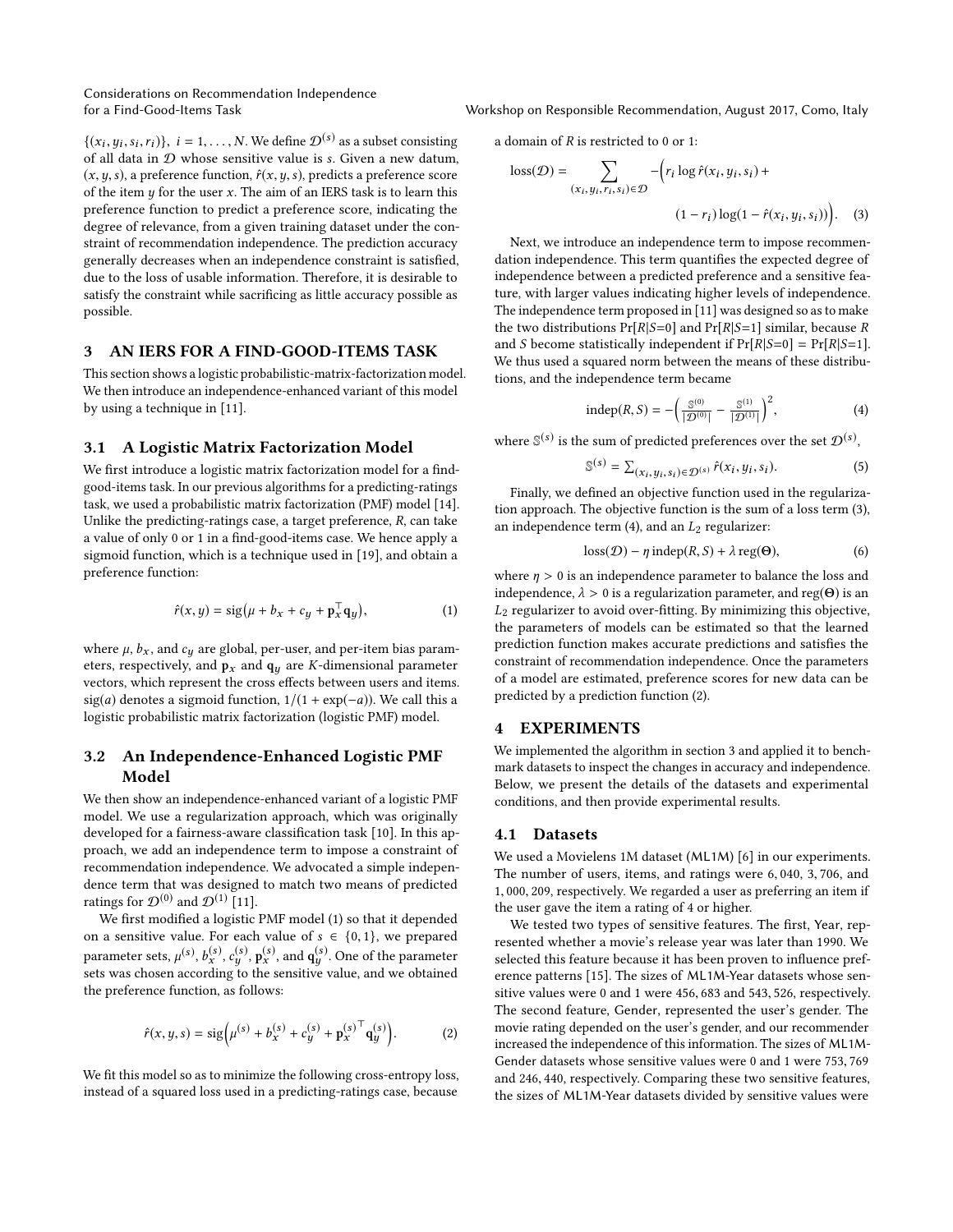more balanced than those of ML1M-Gender divided by sensitive values. The difference of original mean ratings between datasets,  $\mathcal{D}^{(0)}$  and  $\mathcal{D}^{(1)}$ , is about five times larger in the ML1M-Year dataset than in the ML1M-Gender dataset.

# <span id="page-3-0"></span>4.2 Evaluation Indexes and Experimental Conditions

Next, we evaluated our experimental results in terms of prediction accuracy and the degree of independence. Prediction accuracy was measured by the area under the ROC curve (AUC) [\[4,](#page-5-10) [8\]](#page-5-11). This index measures how much more highly the relevant items are ranked in a recommendation list. A larger value of this index indicates better prediction accuracy.

We adopted two types of independence indexes. The first index measures the degree of independence between a sensitive feature and a preference score derived by equation [\(2\)](#page-2-5). To evaluate the degree of independence, we checked the equality of the distributions of predicted ratings. For this purpose, we adopted the statistic of the two-sample Kolmogorov-Smirnov test (KS), which is a nonparametric test for the equality of two distributions. The KS statistic is defined as the area between two empirical cumulative distributions of predicted preferences for  $\mathcal{D}^{(0)}$  and  $\mathcal{D}^{(1)}$ . A smaller KS indicates that  $R$  and  $S$  are more independent.

The second type of independence indexes is designed to evaluate the independence of a ranked list. We first assume that candidate items whose predicted preference scores are larger than a threshold are relevant items and the remaining items are irrelevant. A random variable,  $\tilde{R}$ , represents whether an item is relevant ( $\tilde{R} = 1$ )<br>or irrelevant ( $\tilde{R} = 0$ ), and  $\tilde{r}$  denotes its instance. The degree of indeor irrelevant ( $\tilde{R} = 0$ ), and  $\tilde{r}$  denotes its instance. The degree of independence between two binary variables,  $S$  and  $\tilde{R}$ , was evaluated by<br>the following two indexes. Mutual information (MI) is defined as: the following two indexes. Mutual information (MI) is defined as:

$$
MI = \sum_{\tilde{r} \in \{0,1\}} \sum_{s \in \{0,1\}} Pr[\tilde{r}, s] (\log Pr[\tilde{r}, s] - \log Pr[\tilde{r}] Pr[s]), \tag{7}
$$

and becomes 0 if  $\tilde{R}$  and S are perfectly independent. Calders & Verwer's discrimination score (CVS) [\[1\]](#page-5-21) is defined as the probability of being relevant given  $S=0$  subtracted by that given  $S=1$ ,

$$
CVS = Pr[\tilde{R}=1|S=1] - Pr[\tilde{R}=1|S=0],
$$
\n(8)

and becomes 0 if  $\tilde{R}$  and S are perfectly independent.

The standard logistic PMF model and independence-enhanced logistic PMF model in section [3](#page-2-0) were applied to the datasets in section [4.1.](#page-2-6) We tuned the hyper-parameters of the model so as to optimize the AUC obtained by a standard logistic PMF model. We used a regularization parameter,  $\lambda = 0.1$ , and dimension of cross terms,  $K = 5$ . We changed an independence parameter,  $\eta$ , from 10<sup>-2</sup> to 10<sup>2</sup> and observed the accuracy and independence indexes. We performed a five-fold cross-validation procedure to obtain evaluation indexes for the accuracy and independence.

#### 4.3 Experimental Results

In this experiment, we attempted to answer two questions. First, we examined whether or not our method as described in section [3](#page-2-0) could actually enhance recommendation independence between a preference score and a sensitive feature. Second, in the case that independence of a preference score was enhanced, we analyzed whether the relevance of items was also independent.

To focus on the first question, whether our independenceenhancement method could enhance recommendation independence, we computed AUC and KS indexes by changing an independence parameter, η. Additionally, we showed the means of predicted preferences for two datasets,  $\mathcal{D}^{(0)}$  and  $\mathcal{D}^{(1)},$  in order to visualize how two the distributions were matched. Figures [2](#page-4-0) and [3](#page-4-1) show the experimental results. In terms of accuracy, Figures [2\(a\)](#page-4-0) and [3\(a\)](#page-4-1) show that the loss in accuracy measured by the AUC was very slight. These results were highly contrasted with those of our past experiments, in which the increase rate of error for the predictingrating task was much higher. This may have been because, although the absolute values of predicted preference scores were changed, the relative rankings of scores among items were preserved. To examine this hypothesis, we compared pairs of predicted scores derived by our algorithms whose independence parameters were  $\eta$  = 0.01 and  $\eta$  = 10. The means of absolute differences were 0.053 (Year) and <sup>0</sup>.<sup>025</sup> (Gender), clearly indicating that the predicted scores were changed. Rank correlations (Spearman's  $\rho$ ) between pairs of scores were extremely high, <sup>0</sup>.<sup>978</sup> (Year) and <sup>0</sup>.<sup>990</sup> (Gender). This observation means that the relative rankings among predicted scores were almost completely preserved, even if recommendation independence was enhanced, and thus the AUCs were not decreased because an AUC index was invariant for any monotonic transformations.

On the other hand, the independence between a predicted preference score and a sensitive feature was clearly enhanced in Figure [2\(b\).](#page-4-0) This claim could also be confirmed by the observation that the means of scores derived from  $\mathcal{D}^{(0)}$  and  $\mathcal{D}^{(1)}$  were made increasingly equal by increasing the parameter  $\eta$  in Figure [2\(c\).](#page-4-0) In Figure [3\(b\),](#page-4-1) it was unclear whether or not the index decreased, because the KS statistics were initially small. However, the matching of the two means in Figure [3\(c\)](#page-4-1) proved that the independence was enhanced. From the above, it may be concluded that recommendation independence of a preference score could be enhanced by our logistic PMF model, while the loss in accuracy was very slight.

<span id="page-3-2"></span><span id="page-3-1"></span>We were thus able to confirm that the independence of a preference score, R, was enhanced. Next, we moved on to the second question, concerning the independence of the relevance of items from a sensitive feature. As described in section [4.2,](#page-3-0) we predicted preference scores for all user-item pairs in a dataset in a 5-fold crossvalidation procedure, then ranked these items according as their scores are in descending order. In a find-good-items case, the top-k ranked items were assumed to be relevant, and were displayed to users. Hence, we have to take into account the enhancement of independence between a sensitive feature and an event whether a recommended item was relevant ( $\tilde{R}=1$ ) or irrelevant ( $\tilde{R}=0$ ). We then examine whether or not the enhancement between  $R$  and  $S$ could enhance the independence between  $\tilde{R}$  and S. To examine the independence, we computed the independence indexes as shown in equations [\(7\)](#page-3-1) and [\(8\)](#page-3-2) at various threshold of  $k$ . Figures [4](#page-4-2) and [5](#page-4-3) show the changes in the independence indexes according to the number of relevant items, k. By enhancing the independence of preference scores, the independence in regard to relevance was also enhanced for most of the values of  $k$ , when compared with a standard recommender. However, the independence of relevance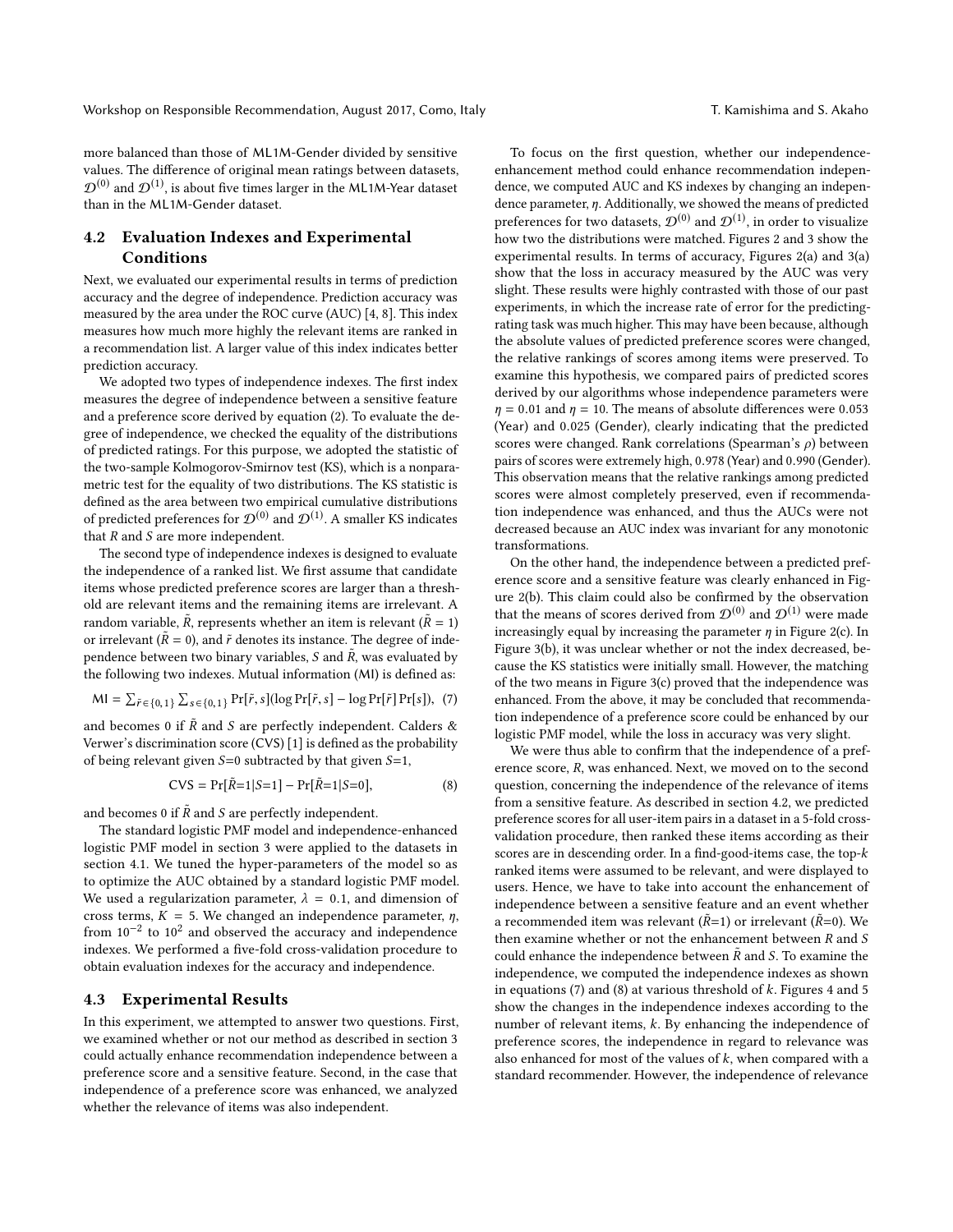<span id="page-4-0"></span>Considerations on Recommendation Independence





NOTE : These figures show the changes of indexes according to an independence parameter, η. The X-axes represent the independence parameter in a logarithmic scale. The Y-axis of the subfigure [\(a\)](#page-4-0) shows an AUC index to evaluate prediction accuracy. The Y-axis of the subfigure [\(b\)](#page-4-0) shows the Kolmogorov-Smirnov (KS) statistic to evaluate recommendation independence. Larger AUC indicates better performance in accuracy, and smaller KS indicates better performance in independence. Subfigure [\(c\)](#page-4-0) shows the means of predicted preference scores for the datasets,  ${\cal D}^{(0)}$  and  ${\cal D}^{(1)}$ .

<span id="page-4-1"></span>

Figure 3: Changes of accuracy and independence indexes for the ML1M-Gender dataset

NOTE : See the note for Figure [2.](#page-4-0)

<span id="page-4-2"></span>

(a) MI (mutual information)

# Figure 4: Changes of independence between  $\tilde{R}$  and  $S$  for the ML1M-Year dataset

NOTE : These figures show the changes of independence indexes according to the number of relevant items. The X-axes represent the number of relevant items, k. The Y-axis of the subfigure [\(a\)](#page-4-2) shows mutual information (equation [\(7\)](#page-3-1)). Blue broken lines show the changes of independence obtained by a standard recommendation algorithm, and red solid lines show the changes obtained by our independence-enhanced recommendation algorithm. A relevance variable,  $\tilde{R}$ , and a sensitive feature,  $S$ , are<br>completely independent if the mutual information is zero. The Y-axis completely independent if the mutual information is zero. The Y-axis of the subfigure [\(b\)](#page-4-2) shows Calders and Verwer's discrimination indexes (equation [\(8\)](#page-3-2)). These indexes are exactly zero if  $\tilde{R}$  and S are independent.

was not enhanced for small  $k$  in both datasets and indexes. Unfortunately, because users cannot check many items, independence for small  $k$  is very important. Therefore, this failure to enhance independence was a serious issue. From this experiment, the enhancement of independence in regard to preference scores did not always enhance independence of relevance.

<span id="page-4-3"></span>

(a) MI (mutual information) (b) CVS (Calders & Verwer score)

#### Figure 5: Changes of independence between  $\tilde{R}$  and S for the ML1M-Gender dataset

NOTE : The note for Figure [4](#page-4-2) applies, except that the scaling of Y-axes is changed to clarify the differences of independence indexes.

The experimental results could be summarized as follows:

- Our algorithm could successfully enhance independence between a preference score and a sensitive feature, without appreciably decreasing the accuracy compared to a predictingratings case.
- The independence in terms of relevance might not always be enhanced by enhancing the independence of a preference score.

From these experimental results, we conclude that a method must be specially designed to enhance independence between item relevance and sensitive information.